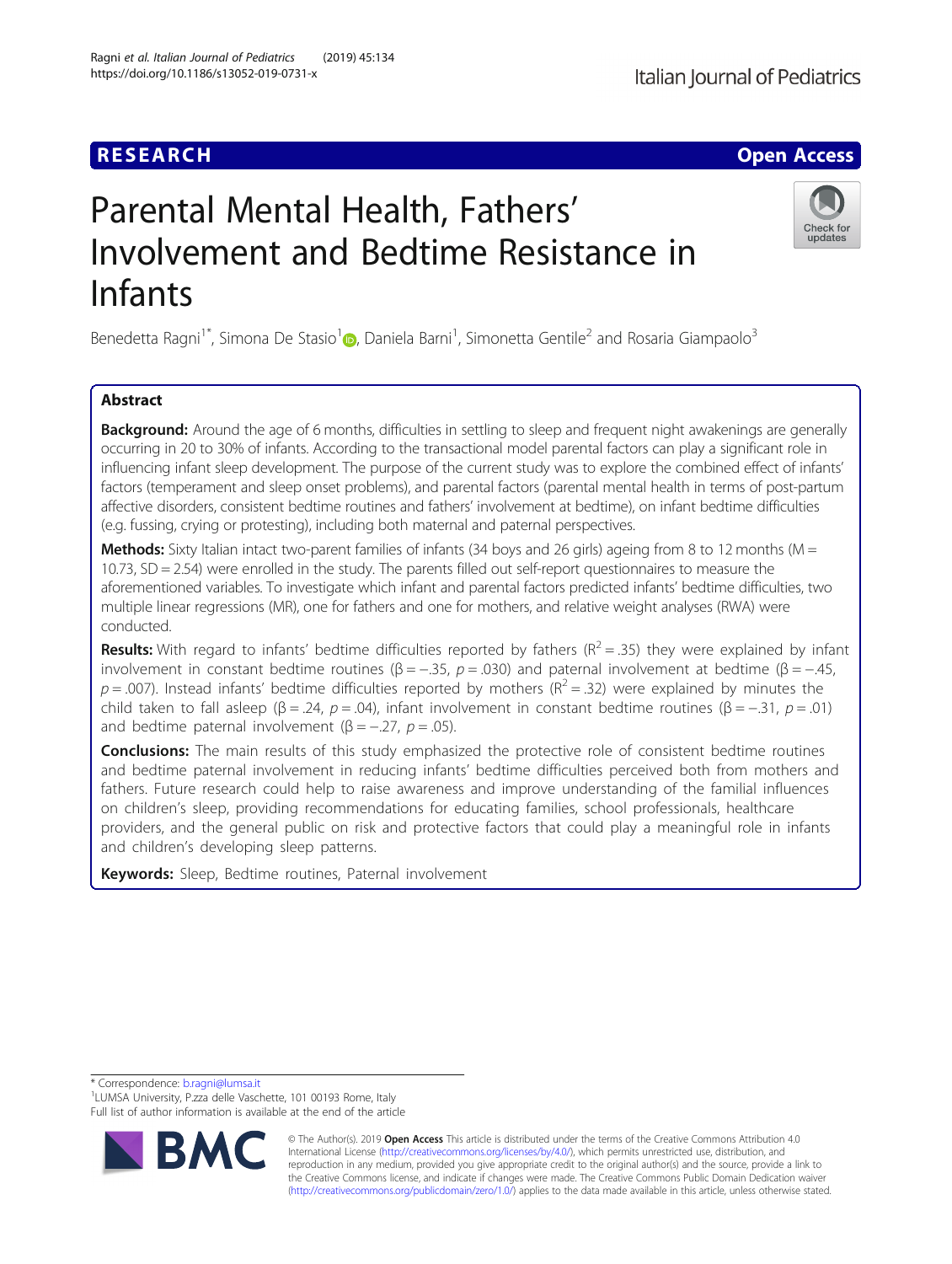## Background

During the first year of life, children achieve two critical developmental milestones: regulation and consolidation of sleep-wake patterns [[1\]](#page-8-0). However, around the age of 6 months, difficulties in settling to sleep and frequent night wakings are generally occurring in 20 to 30% of infants [[2,](#page-8-0) [3](#page-8-0)], and are typically brought to the attention of paediatricians or other child-care professionals [\[4](#page-8-0)]. Many studies have confirmed the negative consequences of sleep disruption for children's emotional, social, cognitive and behavioural development [[5,](#page-8-0) [6](#page-8-0)], as well as for parents and family functioning [[7\]](#page-8-0). According to the transactional model of development proposed by Sameroff  $[8]$  $[8]$  $[8]$  and adapted to sleep  $[1, 9]$  $[1, 9]$  $[1, 9]$  $[1, 9]$ , multiple complex connections exist between infant sleep, intrinsic infant factors (e.g. temperament) and proximal and distal contexts (e.g. family and community) [\[7](#page-8-0)]. Recent findings suggest that a particular role in children's sleep development is played by parental factors [\[10\]](#page-8-0) such as parental psychosocial functioning [\[11\]](#page-8-0), parents' sleep-related behaviours [\[4](#page-8-0)] and the quality of the relationship with their children at bedtime (e.g. emotional availability) [\[7](#page-8-0), [12](#page-8-0)].

In light of these different levels of influence, the purpose of the current study was to contribute to the growing field of knowledge linking family factors to children's sleep. Specifically, our main aim was to explore the combined effect of infants' factors (temperament and sleep onset problems), and parental factors (parental mental health in terms of post-partum affective disorders, consistency of bedtime routines and fathers' involvement at bedtime), on infants' bedtime difficulties. We collected both paternal and maternal reports as measures of the key study variables. While numerous studies have examined sleep consolidation parameters, such as the number of nocturnal awakenings, we specifically focused on infants difficulties at bedtime (e.g. fussing, crying or protesting), on the grounds that this phase is likely to be strongly influenced by parental functioning and behaviours [[7\]](#page-8-0). Infants may require additional parental support to regulate their arousal and emotions at bedtime and – in addition - falling asleep requires a sleep environment free of threat, where children could feel safe [[13\]](#page-8-0). According to the emotional security model [\[14](#page-8-0)], feelings of safety and emotional security stem from stable and predictable family relationships. Children can react with emotional distress to familiar disorders and parental personal difficulties (e.g. negative affectivity disorder), suggesting parents can potentially induce feelings of stress and anxiety, which are unfavourable to sleep onset [[13,](#page-8-0) [15\]](#page-8-0).

In the literature, the operationalisation of sleep problems generally includes parameters related to the frequency (e.g. the number of night wakings, nights per week with bed resistance), severity and chronicity (e.g. weeks versus months) of problematic sleep behaviours [[4\]](#page-8-0). Given our own focus on difficulties at bedtime, we included sleep onset issues among the potential predictor variables in our research design and, following the Diagnostic Classification of Mental Health and Development Disorders of Infancy and Early Childhood [\[16](#page-8-0)], operationalised these problems via sleep onset latency (the number of minutes it takes the child to fall asleep).

## Infant temperament and sleep onset difficulties

Infant sleep development is thought to be influenced by intrinsic infant characteristics such as temperament, maturation, or medical conditions [[17](#page-8-0)], in addition to parental factors. Previous studies exploring temperament and sleep outcomes during the first year of life found that temperament influences total sleep duration [[17](#page-8-0)– [19\]](#page-8-0), night wakings [[27\]](#page-8-0), and sleep problems [\[21\]](#page-8-0). Specifically, negative or difficult infant temperament, including a tendency to experience and express negative emotionality with greater intensity and frequency than other infants [\[22](#page-8-0)], is associated with shorter sleep duration [[20](#page-8-0), [31\]](#page-9-0) and increased night wakings [[27\]](#page-8-0). Children with greater negative emotionality can find it difficult to selfsoothe and may rely more strongly on their caregivers for comfort and support [\[22](#page-8-0)]. This is are consistent with Belsky and colleagues' differential susceptibility hypothesis [\[23](#page-8-0)], which posits that temperament, including negative emotionality, may render the child more susceptible to both positive or negative family environments. Temperament may also act as a moderator between parental characteristics and child sleep. For example, Netsi and colleagues [[24\]](#page-8-0) assessed infant reactivity as a moderator of the relationship between maternal symptoms of prenatal depression and infant sleep, finding that reactive infants had a higher number of awakenings and shorter sleep duration when exposed to maternal depression than did infants with lower reactivity. In other words, children's internal characteristics, such as temperament, appear to be implicated in the mechanisms underlying the relationship between parental factors, child factors, and sleep quality  $[10]$  $[10]$ .

Amongst infants' characteristics, also sleep onset difficulties (prolonged sleep onset latency) can also influence children's self-regulation and elicit more negative parenting at bedtime [\[25](#page-8-0)]: infants with sleep onset issues may require more prolonged parental presence at bedtime (which is thought to compromise infants' ability to self-regulated their sleep), influencing parental perceptions of bedtime difficulties, such as crying or protesting.

#### Parental mental health and infant sleep

Sleep onset and maintenance require a threat-free environment, feelings of safety and emotional security, all based on stable family functioning [[13,](#page-8-0) [15\]](#page-8-0). According to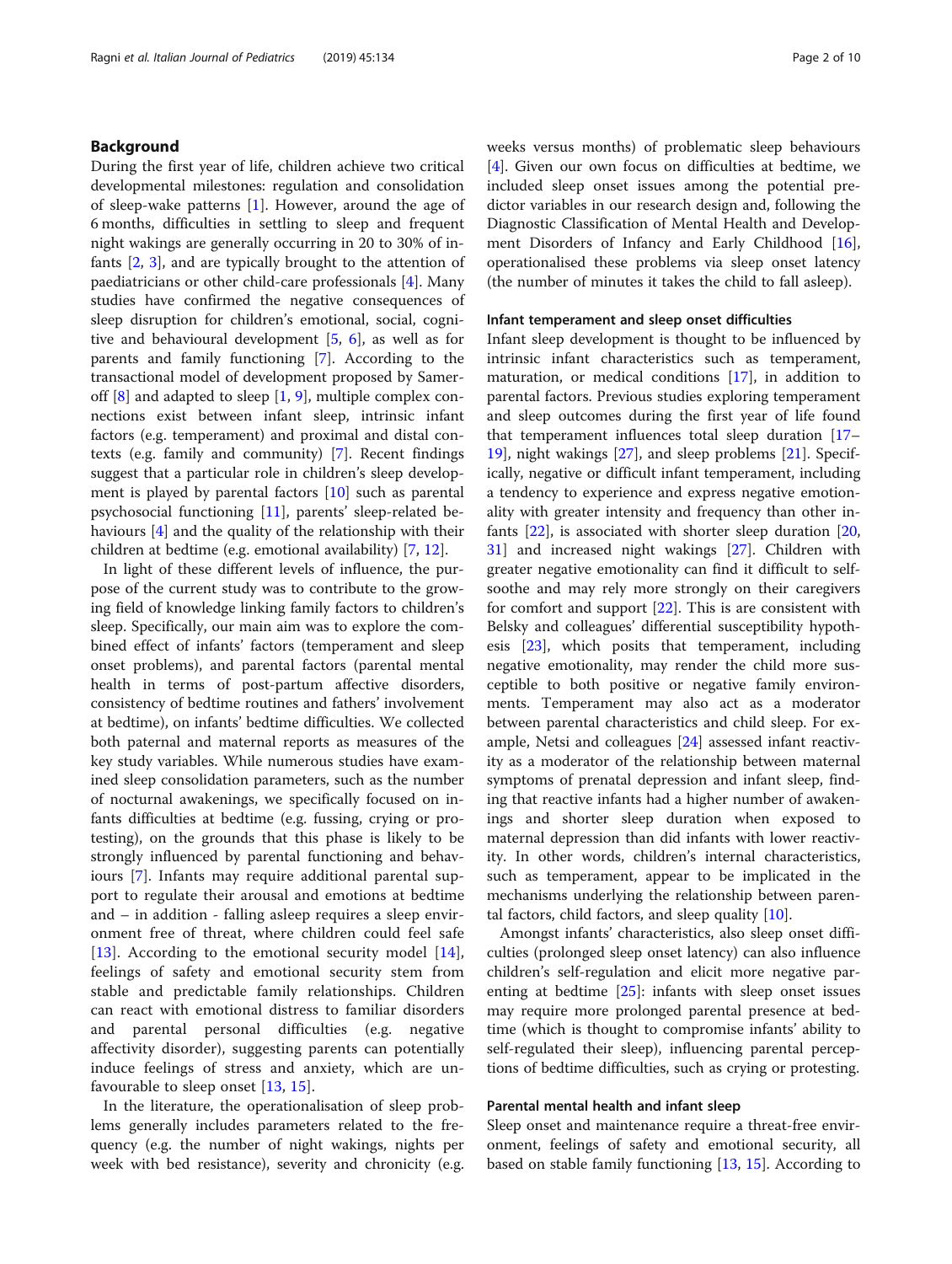the transactional model, parental characteristics such as personality and mental health can influence infant sleep quality, also impacting on parental bedtime and nighttime practices [\[9](#page-8-0)]. Previous studies that took parental mental health into account have mainly focused on maternal depression, stress and anxiety as predictors of infant sleep problems [\[10\]](#page-8-0). Higher levels of stress and depression are negatively associated with parental warmness and reciprocity [[26](#page-8-0)], which are both key contributing factors to good quality sleep in children. For example, Hughes and colleagues [\[27](#page-8-0)], found that mothers of 9-month old infants with shorter sleep duration and greater sleep problems displayed higher levels of parental stress and depressive symptoms. Only a few studies have also included fathers to explore the relationship between paternal mental health, children's sleep problems and parent-child sleep interactions at bedtime [[11,](#page-8-0) [27](#page-8-0)–[30\]](#page-9-0). Furthermore, paternal emotional life during the transition to fatherhood and after the birth of a child has been overlooked for a long time, leaving paternal affective disorders a relatively unrecognized issue [\[31](#page-9-0)]. Yet, the research to date suggests that fathers can experience the same perinatal affective disorders as mothers, including post-partum depression [\[32](#page-9-0)]. Overall, within research on the impact of the broader family context on children's sleep, there still appears to be a lack of studies on fathers' role in their children's sleep development [[10\]](#page-8-0).

#### Bedtime routines and paternal bedtime involvement

As reported by Mindell and Williamson in a recent review on bedtime routine research [\[4](#page-8-0)], the regulation and consolidation of sleep-wake patterns requires the establishment and maintenance of regular sleep routines, or a set of familiar activities which parents engage their children, in the same order, every night, before lights-out [[4\]](#page-8-0). The most recent studies on how bedtime routines affect sleep have shown them to promote good quality infant sleep [\[4](#page-8-0)]. Thus, the most immediate way for parents to positively impact on their young children's sleep may be to implement bedtime routines [[38](#page-9-0)]. Indeed, parent-child interaction of itself has a regulatory effect on child sleep quality, acting as a moderator of biological rhythms and infant self-regulation [[34](#page-9-0)]. The literature suggests that infant sleep quality is related to parental features such as emotional availability, warmth, and sensitivity at bedtime. Negative parent-child relationships, in contrast, can induce a status of arousal and vigilance, producing psychological discomfort and disrupting children's sleep.

Again, studies on how parental involvement and interaction with children affect infant sleep quality have focused more frequently in mothers than on fathers. Yet, developmental outcomes throughout childhood are known to be related to paternal bedtime involvement and the father-child relationship [[33\]](#page-9-0). Several authors have reported that paternal factors may influence children's sleep quality [\[9](#page-8-0), [34\]](#page-9-0). For example, Titotzky and colleagues [[34](#page-9-0)] found that greater paternal involvement was associated to fewer night awakenings at one and 6 months and Bell and Belsky [[35](#page-9-0)] observed a higher rate of mother-reported sleep problems in children with absent fathers. Hence, both maternal and paternal involvement appear to play a key role in infants' sleep quality and thus need to be further investigated to better understand parents' influence on the quality of their children's sleep.

## The current study

The aim of this cross-sectional study was to contribute to the growing body of knowledge about the interconnections between intrinsic infant factors, parental characteristics, bedtime routines and sleep quality. Specifically, we set out to examine, within an integrative predictive model, the relative contributions of infant factors (temperament and number of minutes typically required to fall asleep), parental mental health (postpartum affective disorders), consistent bedtime routines, and fathers' involvement at bedtime, to infants' bedtime difficulties (e.g. fussing, crying, protesting) as perceived by both their parents.

While past studies have tended to focus on sleep consolidation parameters, such as an infant's mean number of nocturnal awakenings, we particularly focused on infants difficulties at bedtime (e.g. fussing, crying or protesting), expecting this time of day to be highly influenced by parental functioning and behaviours [\[7](#page-8-0)]. Bedtime is a time when most caregivers are present and can interactively engage with their children [\[4](#page-8-0)]. Indeed, infants may require more parental support to regulate their arousal and emotions at bedtime, while falling asleep demands a non-threatening sleep environment where children can feel safe  $[13]$  $[13]$ . A number of authors have pointed to the role of daytime, as well as bedtime parenting quality and parental strategies in predicting sleep disruptions in early childhood [[36](#page-9-0), [37](#page-9-0)]. Studies with direct observations of maternal behaviours at bedtime showed that more emotionally available mothering predicted fewer mother-reported infants' night awakenings [[12\]](#page-8-0). Quality mother-infant interactions and activities are associated with reduced night-time distress and better quality of sleep in early infancy [\[7](#page-8-0), [38](#page-9-0)].

To the best of our knowledge, this is the first study that has explored the relationships between infant temperament, parental post-partum affective disorders (e.g. postpartum depression), consistency of bedtime routines, and paternal involvement in bedtimes. We integrate all of these variables into a novel predictive model of infants'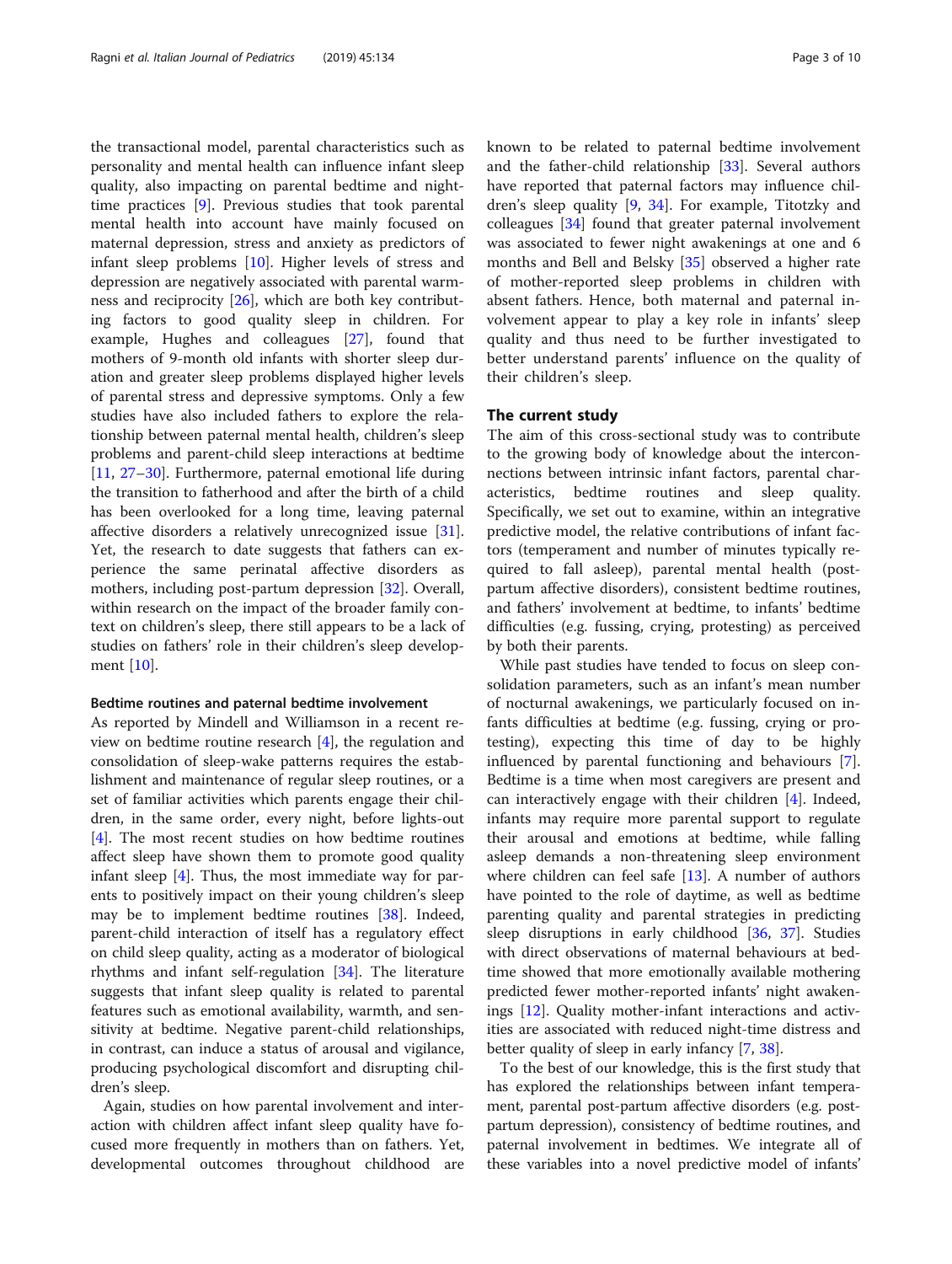bedtime difficulties, gathering the relevant data from both mothers and fathers.

Specifically, both parents were asked to provide information about their child's temperament, sleep-related behaviors and their post-partum affective symptoms, and the father's involvement in the infant's bedtime care.

We hypothesized that higher levels of negative emotionality and longer sleep onset latency in the child, and post-partum affective symptoms in the parents would predict infant bedtime difficulties. On the contrary, we expected that constant bedtime routines and paternal bedtime involvement would be associated with fewer bedtime difficulties as perceived by both mothers and fathers.

## **Methods**

## Participants and procedure

Sixty Italian intact two-parent families of infants (34 boys and 26 girls) ageing from 8 to 12 months  $(M =$ 10.73,  $SD = 2.54$ ) were enrolled in the study. Maternal mean age was  $34.10$  years (SD = 5.04) and paternal one was  $36.25$  years (SD = 5.48). Criteria for participation were full-term pregnancy, the absence of hospitalisations lasting more than a week and the absence of any physical or mental disability.

The parents, who gave written informed consent for participation in the study, filled out anonymous selfreport questionnaires at home. They were invited to fill out the questionnaires independently and were each provided with a prepared envelope for return of the questionnaires. Mothers were also asked to provide information about demographic characteristics of the family and the child's medical and developmental history. The study was approved by the Ethics Committee for Scientific Research of LUMSA University of Rome, Italy and followed the APA ethical guidelines of research.

## Measures

## The expanded version of the brief infant sleep questionnaire (BISQ [[39\]](#page-9-0))

Both mothers and fathers completed the BISQ, a selfreport measure including specific questions about infant nighttime sleep patterns, sleep-related behaviors, sleeping arrangements, bedtime routines, and other parental interventions. Parents were asked to describe their children's behaviors during the last 2 weeks. As in other studies [\[4](#page-8-0), [40,](#page-9-0) [41\]](#page-9-0), we selected the following BISQ items as indicators of sleep difficulties: "Typically, how difficult is bedtime for your child, for example, fussing, crying, protesting?"; "How long does it typically take your child to fall asleep at night?"; "In a typical 7-day week, how often does your child have the exact same bedtime routine?". The BISQ has been validated against actigraphy and daily-logs with significant correlations between sleep

onset ( $p < .001$  for both), sleep duration ( $p < .05$  for both) and night wakings  $(p < .0001)$  [[42\]](#page-9-0). Moreover, its sensitivity in documenting infant sleep and the effects of environmental factors has been well established [\[39](#page-9-0)].

By an ad-hoc item, paternal and maternal perceptions about father's involvement in bedtime children's caring was also evaluated (for fathers: "How much do you take care of child at bedtime?"; for mothers: "How much does your partner take care of child at bedtime?"). The item was rated on a 5-point Likert scale and the higher was the score, the higher was perceived fathers' involvement at bedtime.

## Negative emotionality from Italian temperament questionnaires (QUIT version 1-12 months [[43](#page-9-0)])

Both parents filled the Negative Emotionality subscale from the Italian Temperament Questionnaire, which is composed of 8 items rated on a 6-point Likert scale  $(1 =$ almost never to  $6 =$  almost always) and describes infant behavior in 3 different contexts: (1) child interaction with others, (2) child during play, and (3) child during an activity or a task (e.g. "when you hold your baby he/she cries"; when the mother get away the baby, he/she cries out loud"; while he/she is playing has an angry or sad expression"). The final score was averaged to create Negative Emotionality total rate for each infant. For the current study, we selected the Negative Emotionality dimension as predictors of infants' bedtime difficulties according to findings of researchers investigating the relationship between infant temperament and sleep problem [[23](#page-8-0), [27](#page-8-0), [30](#page-9-0), [31](#page-9-0)]. The higher was the score, the higher was the child's negative emotionality reported by parents. Cronbach's alpha was.76 for fathers and .64 for mothers.

## Perinatal assessment of paternal and maternal affectivity (PAPA and PAMA [\[44\]](#page-9-0))

PAPA and PAMA are self-report measures of a series of psycho-social and physical dimensions related to affectivity, as experienced by a father and mother in the last 2 weeks, in the period from pregnancy to the 1st year after the birth of the infant. Both are composed of 11 items describing problems rated in terms of severity ("Not at all", "A bit", "Moderately and "A lot"). The first eight items deal with the following dimensions: Anxiety, Depression, Perceived Stress, Irritability/Anger (irritability, hostility, arguments with others, anger attacks), Relationship Problems (including couple, family, friends and at work), Abnormal Illness Behavior (somatization, functional medical syndromes, chronic pain syndromes, hypochondriac complaints), Physiological problems (with sleeping eating or sexual desire), Addictions (smoking, drinking alcohol, taking drugs, gambling, compulsive use of the Internet) and other Risky Behaviors (such as driving at high speed, dangerous sports or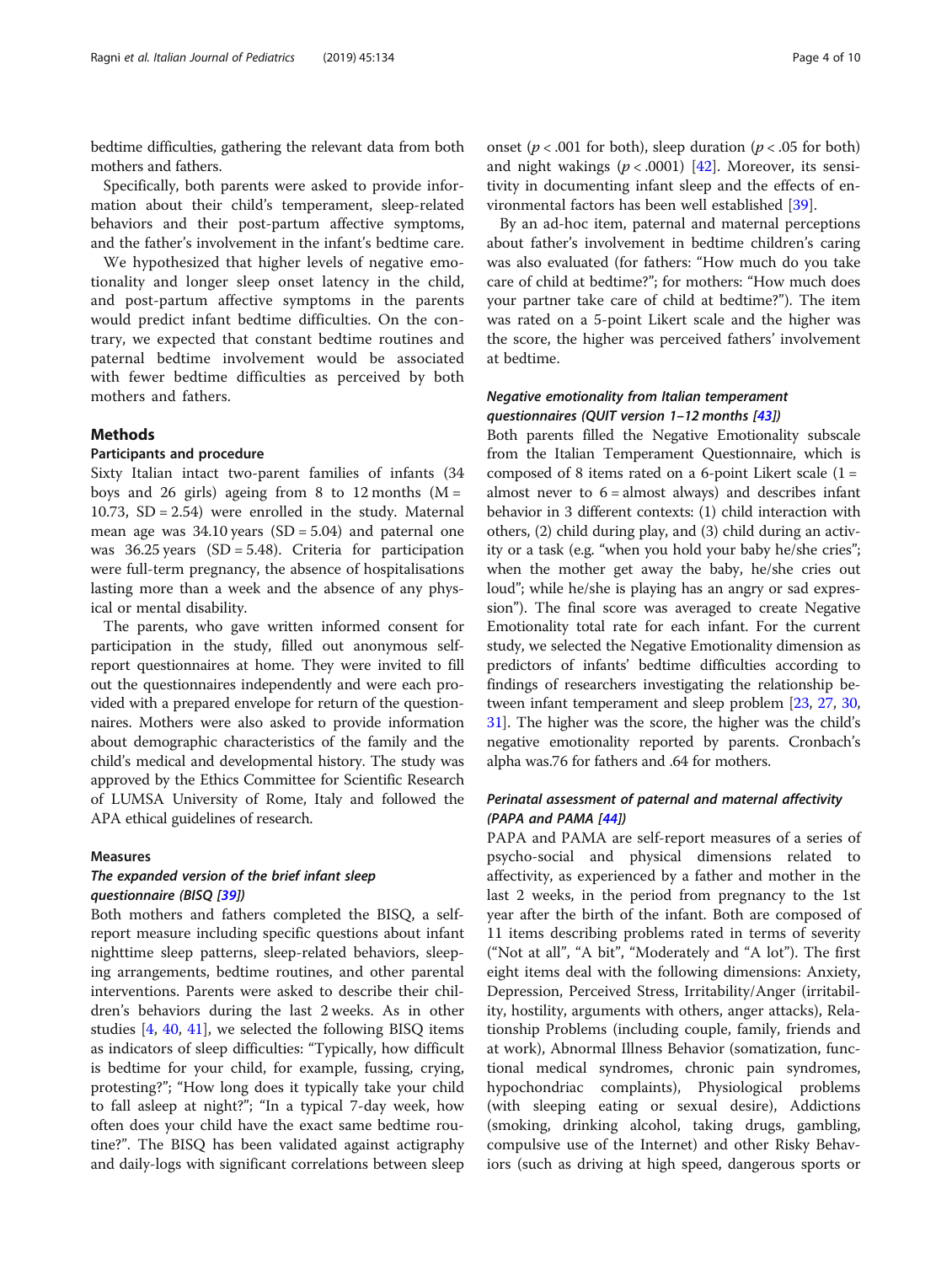taking unnecessary risks at work). The last three items ask questions relating to fatherhood and motherhood and cultural factors. The questions are: "Do you think your answers to these questions are related to being, or becoming, a father/mother? If "YES" or "Possibly", in what way?"; "Do you feel happy or content with being, or becoming, a father/mother?" and "Are there other questions, or words, that would be better to describe how you have been feeling over the past two weeks? If "YES", please describe". The purpose of this questionnaire is not to make a diagnosis of postpartum depression, but to identify fathers/mothers showing a significant risk in this regard. Cronbach's alpha was.87 for fathers and .88 for mothers.

## Data analyses

#### Preliminary analysis

Data were analysed using SPSS software version 24.0 (Armonk, NY: IBM Corp). Preliminarily, we described the study variables in terms of means, standard deviations and ranges (Tables 1 and [2.](#page-5-0)).

Associations between infants' bedtime difficulties (BISQ), negative emotionality (QUIT subscale), minutes taken by the child to fall asleep (BISQ), post-partum affective disorders (PAPA and PAMA total score), infants' involvement in constant bedtime routines (BISQ), paternal involvement at bedtime (ad-hoc question) were measured by bivariate Pearson correlations separately for fathers and mothers.

#### Explaining infants' bedtime difficulties

To investigate whether and the extent to which infants' factors (i.e., child's negative emotionality, minutes taken by the child to fall asleep, involvement in constant routines), parents' post-partum affective disorders and paternal bedtime involvement predicted infants' bedtime difficulties, we conducted two multiple linear regressions

(MR), one for fathers and one for mothers, and relative weight analyses (RWA). Using MR, we estimated the overall  $\mathbb{R}^2$  and determined the statistical significance of each regression coefficient. However, when predictors are correlated, such as in the case of variables refer to members of the same family, MR is not enough to adequately divide variance among the predictors because it is not able to take appropriately into account the shared contribution of correlated predictors [[45,](#page-9-0) [46](#page-9-0)]. That is, the results relying solely on  $β$  inspection may be misleading. For this reason, we decided to extended MR with RWA.

RWA uses a variable transformation approach to address the issue of correlated predictors and focuses on the proportionate contribution each predictor makes to  $R<sup>2</sup>$ , taking into account both its unique relationship with the criterion and its relationship when combined with other predictors (relative contribution) [[47\]](#page-9-0). The relative contribution can be estimated by creating a set of variables that are highly related to the original one but are uncorrelated with each other. The criterion variable can then be regressed on the new uncorrelated variables to approximate the relative weights of the original variables. The importance weights provided by the analysis can then be scaled in the metric of relative effect size by dividing the relative weights by the model  $R^2$  and then multiplying these values by 100. In this way, the rescaled weights are interpreted as the percentage of predicted criterion variance attributed to each predictor.

## Results

Pearson bivariate correlations between study variables are reported in Table 1 (fathers) and Table [2](#page-5-0) (mothers). Infants' bedtime difficulties reported by fathers were positive correlated to minutes the child taken to fall asleep ( $r = .36$ ,  $p < .01$ ), paternal ( $r = .25$ ,  $p < .05$ ) and maternal  $(r=.29, p < .05)$  post-partum affective disorders.

|  |  |  |  |  |  |  |  |  | Table 1 Bivariate correlations between BISQ, QUIT, PAPA, PAMA, paternal involvement and bedtime difficulties perceived by fathers |  |  |  |  |  |  |
|--|--|--|--|--|--|--|--|--|-----------------------------------------------------------------------------------------------------------------------------------|--|--|--|--|--|--|
|--|--|--|--|--|--|--|--|--|-----------------------------------------------------------------------------------------------------------------------------------|--|--|--|--|--|--|

|                                                      |          |           | 3      | 4        | 5        | 6       |         |
|------------------------------------------------------|----------|-----------|--------|----------|----------|---------|---------|
| 1. Infants' Bedtime Difficulties BISQ FA             |          |           |        |          |          |         |         |
| 2. Negative Emotionality QUIT FA                     | .21      |           |        |          |          |         |         |
| 3. Minutes taken to fall asleep BISQ FA              | $.36***$ | .13       |        |          |          |         |         |
| 4. Paternal Post-partum affective disorders PAPA TOT | $.25*$   | $.38*$    | $.27*$ |          |          |         |         |
| 5. Maternal Post-partum affective disorders PAMA TOT | $.29*$   | $.38*$    | .23    | $.45***$ |          |         |         |
| 6. Constant Bedtime Routines BISQ FA                 | $-.11$   | $.33*$    | .07    | .01      | $-.02$   |         |         |
| 7. Paternal Involvement FA                           | $-37**$  | .06       | $-.24$ | .07      | .04      | $-.15$  |         |
| Mean                                                 | 2.35     | 2.76      | 2.58   | 6.01     | 6.75     | 4.27    | 3.27    |
| SD.                                                  | 1.20     | .73       | .69    | 4.43     | 4.67     | .91     | .86     |
| Range                                                | $1 - 5$  | $0 - 4.3$ | $ -4$  | $0 - 16$ | $0 - 21$ | $1 - 5$ | $2 - 5$ |
|                                                      |          |           |        |          |          |         |         |

\*  $p < .05$ ; \*\*  $p < .01$ 

Abbreviations: FA = reported by fathers; BISQ = Brief Infant Sleep Questionnaire; QUIT = Italian Temperament Questionnaires; PAPA\_TOT = Perinatal Assessment of Paternal Affectivity Total score; PAMA\_TOT = Perinatal Assessment of Maternal Affectivity Total score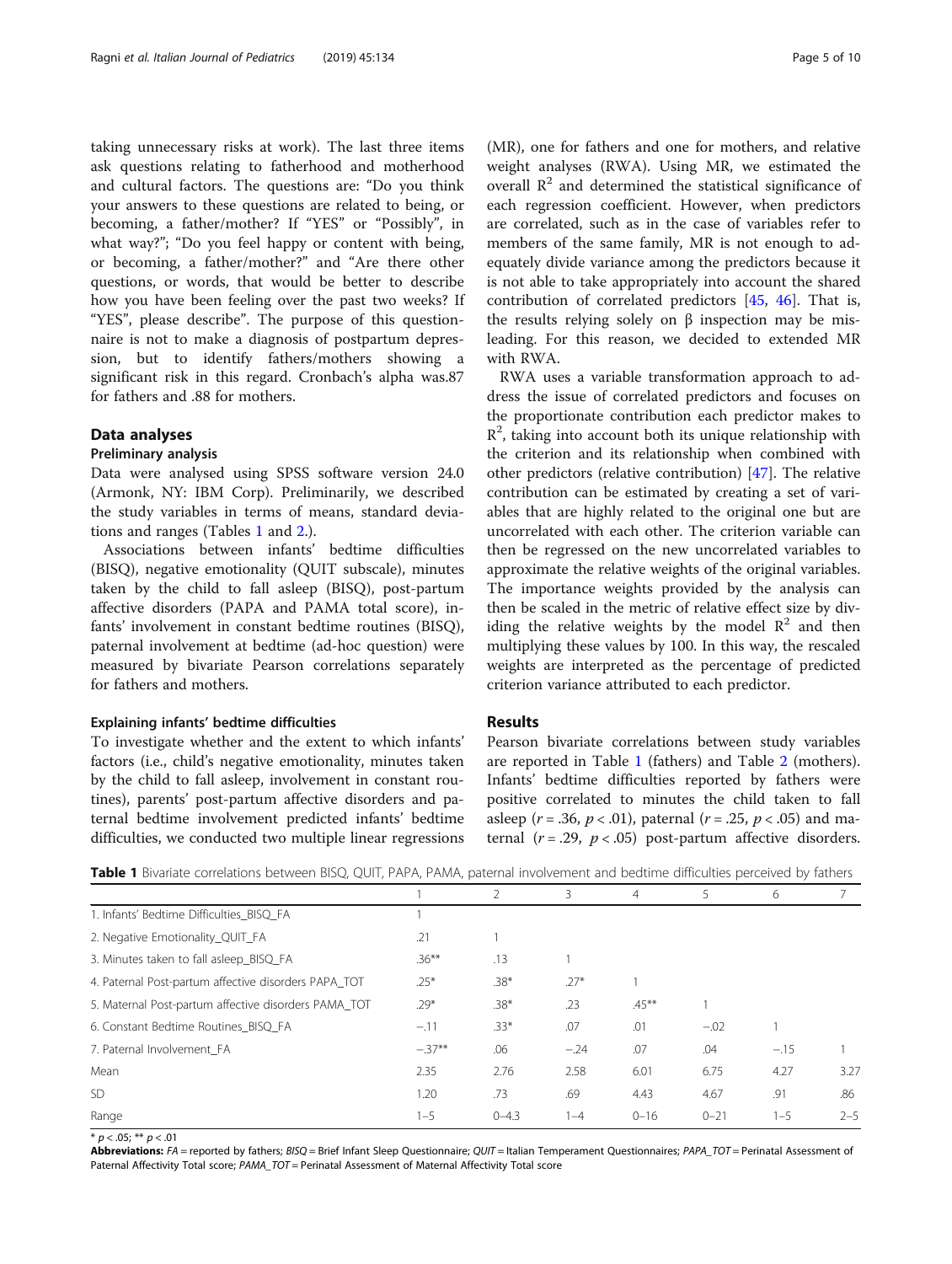|                                                      |         | 2         | 3      | 4        | 5        | 6       |         |
|------------------------------------------------------|---------|-----------|--------|----------|----------|---------|---------|
| 1. Infants' Bedtime Difficulties BISQ MO             |         |           |        |          |          |         |         |
| 2. Negative Emotionality_QUIT_MO                     | .04     |           |        |          |          |         |         |
| 3. Minutes taken to fall asleep BISQ MO              | $.30*$  | .10       |        |          |          |         |         |
| 4. Paternal Post-partum affective disorders PAPA TOT | $.27*$  | .01       | .08    |          |          |         |         |
| 5. Maternal Post-partum affective disorders PAMA TOT | $.32*$  | .14       | .17    | $.45***$ |          |         |         |
| 6. Constant Bedtime Routines_BISQ_MO                 | $-37**$ | .02       | $-.15$ | $-.12$   | $-.13$   |         |         |
| 7. Paternal Involvement MO                           | $-.15$  | $-.52*$   | .02    | $-.03$   | .06      | $-.12$  |         |
| Mean                                                 | 2.10    | 2.73      | 2.44   | 6.01     | 6.75     | 4.34    | 3.18    |
| <b>SD</b>                                            | 1.27    | .70       | .74    | 4.43     | 4.67     | 1.06    | 1.01    |
| Range                                                | $1 - 5$ | $0 - 4.5$ | 1–4    | $0 - 16$ | $0 - 21$ | $1 - 5$ | $1 - 5$ |

<span id="page-5-0"></span>Table 2 Bivariate correlations between BISQ, QUIT, PAPA, PAMA, paternal involvement and bedtime difficulties perceived by mothers

\*  $p < .05$ ; \*\*  $p < .01$ 

Abbreviations: MO = reported by mothers; BISQ = Brief Infant Sleep Questionnaire; QUIT = Italian Temperament Questionnaires; PAPA\_TOT = Perinatal Assessment of Paternal Affectivity Total score; PAMA\_TOT = Perinatal Assessment of Maternal Affectivity Total score

Moreover, infants' bedtime difficulties reported by mothers were positive correlated to minutes the child taken to fall asleep  $(r=.30, p < .05)$ , paternal  $(r=.27,$  $p < .05$ ) and maternal  $(r = .32, p < .05)$  post-partum affective disorders. On the other hand, infants' bedtime difficulties reported by fathers correlated negatively to paternal bedtime involvement ( $r = -.37$ ,  $p < .01$ ) and infants' bedtime difficulties reported by mothers were negative correlated to infants' involvement in constant bedtime routines  $(r = -.37, p < .01)$ .

Moreover, significant correlations also emerged. For fathers, children's negative emotionality was positive correlated to infants' involvement in constant bedtime routines  $(r = .33, p < .05)$ , and also to paternal  $(r = .38, p < .05)$  and maternal ( $r = .38$ ,  $p < .05$ ) post-partum affective disorders. Furthermore, minutes the child taken to fall asleep, reported by father, were positive correlated to paternal postpartum affective disorders ( $r = .27$ ,  $p < .05$ ). For mothers, children's negative emotionality correlated negatively with paternal involvement at bedtime  $(r = -.52, p < .05)$  and

finally, a positive correlation between paternal and maternal post-partum affective disorders emerged  $(r=.45, ...)$  $p < .01$ ).

Table 3 e Table [4](#page-6-0) report the regression and relative weight analysis results for fathers and for mothers. With regard to infants' bedtime difficulties reported by fathers, MR predictors yielded a  $R^2$  = .35 and as the inspection of β coefficients suggests, infant bedtime difficulties were explained by infant involvement in constant bedtime routines (β = -.35, t(58) = - 2.228,  $p = .030$ ) and paternal involvement (β = −.45, t(58) = − 2.975, p = .007).

The more the child and his/her father were involved in constant bedtime routines, the fewer were the child's difficulties at bedtime (fussing, crying, protesting).

Instead for infants' bedtime difficulties reported by mothers, MR predictors yielded a  $R^2 = .32$ . As the inspection of β coefficients suggests, infant bedtime difficulties were associated explained by minutes the child taken to fall asleep (β = .24, t(58) = 2.017,  $p = .04$ ), infant involvement in constant bedtime routines ( $\beta = -.31$ ,

Table 3 Explaining infants' bedtime difficulties perceived by fathers

|                                                   | Infants' bedtime difficulties perceived by fathers ( $R^2 = .35$ ) |          |     |                |                     |  |  |  |  |
|---------------------------------------------------|--------------------------------------------------------------------|----------|-----|----------------|---------------------|--|--|--|--|
| Variables                                         | MR.                                                                |          |     | <b>RWA</b>     |                     |  |  |  |  |
|                                                   |                                                                    |          | D   | Raw importance | Rescaled importance |  |  |  |  |
| Negative Emotionality_QUIT_FA                     | .22                                                                | 1.383    | .18 | .04            | 10.2%               |  |  |  |  |
| Minutes took to fall asleep BISQ FA               | .20                                                                | 1.268    | .21 | .08            | 21.5%               |  |  |  |  |
| Paternal Post-partum affective disorders PAPA TOT | .12                                                                | .703     | .49 | .04            | 12.5%               |  |  |  |  |
| Maternal Post-partum affective disorders PAMA TOT | .20                                                                | 1.040    | .31 | .03            | 7.9%                |  |  |  |  |
| Constant Bedtime Routines BISQ FA                 | $-.35$                                                             | $-2.228$ | .03 | .03            | 8.9%                |  |  |  |  |
| Paternal Involvement FA                           | $-.45$                                                             | $-2.975$ | .00 | .14            | 39%                 |  |  |  |  |
| $R^2$                                             |                                                                    |          |     | .35            | 100%                |  |  |  |  |

Abbreviations: FA = reported by fathers; BISQ = Brief Infant Sleep Questionnaire; QUIT = Italian Temperament Questionnaires; PAPA\_TOT = Perinatal Assessment of Paternal Affectivity Total score: PAMA\_TOT = Perinatal Assessment of Maternal Affectivity Total score

Rescaled importance was computed by dividing the relative weights by the total R2 and multiplying by 100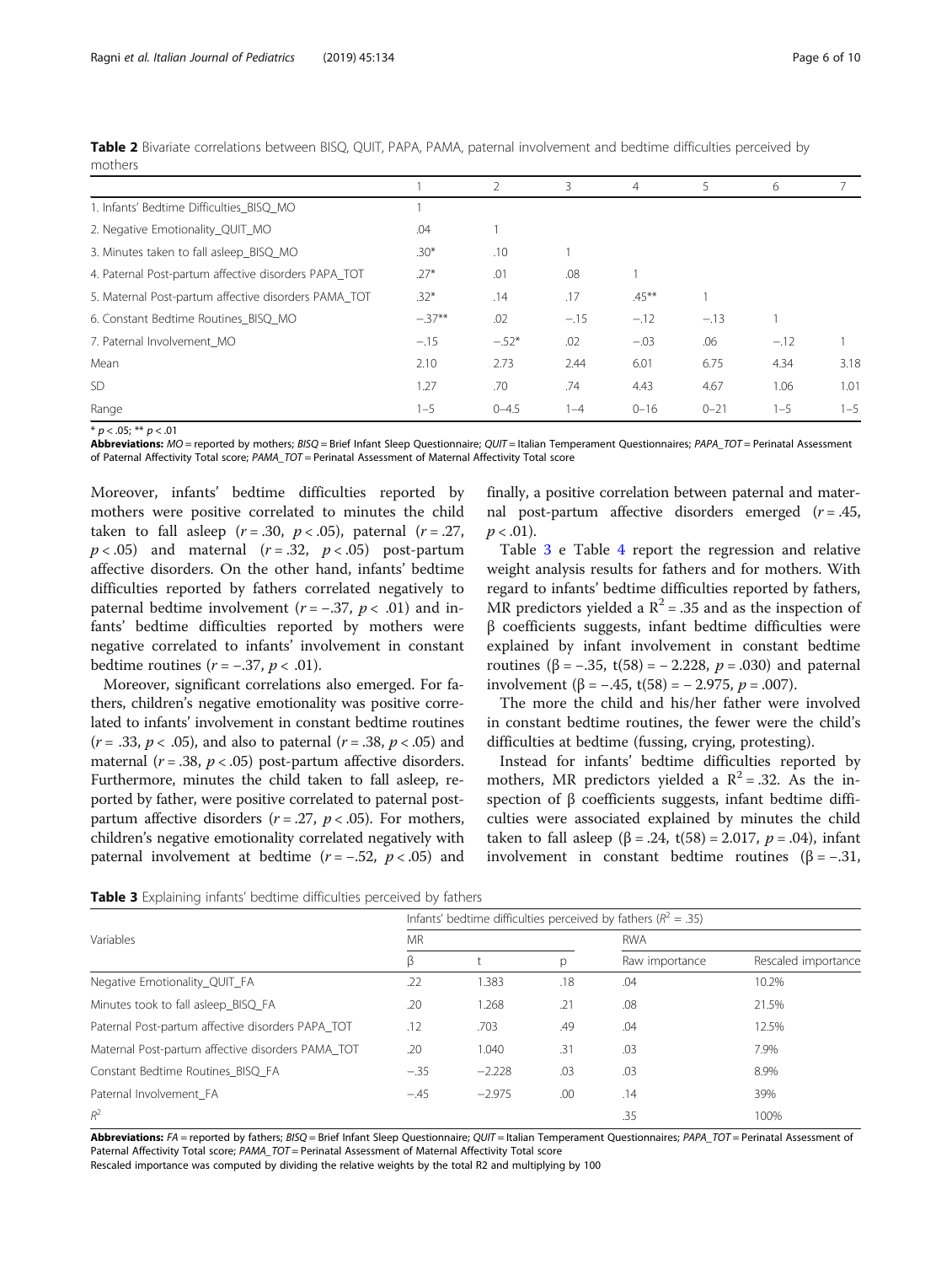<span id="page-6-0"></span>

|                                                   | Infants' bedtime difficulties perceived by mothers ( $R^2 = .32$ ) |          |     |                |                     |  |  |  |  |
|---------------------------------------------------|--------------------------------------------------------------------|----------|-----|----------------|---------------------|--|--|--|--|
| Variables                                         | <b>MR</b>                                                          |          |     | <b>RWA</b>     |                     |  |  |  |  |
|                                                   |                                                                    |          | р   | Raw importance | Rescaled importance |  |  |  |  |
| Negative Emotionality_QUIT_MO                     | $-.13$                                                             | $-.968$  | .34 | .01            | $.3\%$              |  |  |  |  |
| Minutes took to fall asleep BISQ MO               | .24                                                                | 2.017    | .04 | .07            | 20.4%               |  |  |  |  |
| Paternal Post-partum affective disorders PAPA TOT | .18                                                                | 1.351    | .18 | .05            | 17.2%               |  |  |  |  |
| Maternal Post-partum affective disorders PAMA TOT | .15                                                                | 1.193    | .24 | .04            | 13.2%               |  |  |  |  |
| Constant Bedtime Routines BISQ MO                 | $-.31$                                                             | $-2.613$ | .01 | .12            | 37.3%               |  |  |  |  |
| Paternal Involvement MO                           | $-.27$                                                             | $-1.978$ | .05 | .03            | 10.6%               |  |  |  |  |
| $R^2$                                             |                                                                    |          |     | .32            | 100%                |  |  |  |  |

Abbreviations: MO = reported by mothers; BISQ = Brief Infant Sleep Questionnaire; QUIT = Italian Temperament Questionnaires; PAPA\_TOT = Perinatal Assessment of Paternal Affectivity Total score; PAMA\_TOT = Perinatal Assessment of Maternal Affectivity Total score

Rescaled importance was computed by dividing the relative weights by the total R2 and multiplying by 100

t(58) =  $-2613$ ,  $p = .01$ ) and paternal involvement ( $\beta =$ −.27, t(58) = − 1.978,  $p = .05$ ). The more mothers involved their child in a bedtime routine every night and reported fewer minutes to put their child to sleep, the less they perceived their infants having difficulties at bedtime (fussing, crying, protesting). Moreover, the higher was the perceived paternal involvement, the lower were the child's bedtime difficulties reported by mothers.

Regarding infants' bedtime difficulties reported by fathers, RWA results confirmed the great importance of paternal involvement at bedtime. Paternal perceived involvement accounted for 39% of the explained variance for infant bedtime difficulties. Moreover, from this analysis it emerged more substantial contributions of minutes taken by the child to fall asleep (accounting for 21.5% of the explained variance) and of negative emotionality (accounting for 10.2%) compared to that emerged from MR.

Considering infants' bedtime difficulties as reported by mothers, RWA results confirmed the great importance of infant involvement in constant bedtime routines (37.3%) and minutes to fall asleep, which together accounted for 57.7% of the explained variance for infant bedtime difficulties. In addition, paternal affective disorders, not significant from MR, accounted for 17.2% of the explained variance for mothers' reports of infant bedtime difficulties, more than did maternal postpartum affective disorders (13.2%).

## **Discussion**

The main aim of this study was to contribute to the growing body of knowledge concerning the interrelations between intrinsic infant factors, dimensions of parenting, bedtime routines and sleep quality in the first year of life. The combined use of MR and RWA allowed us to assess the specific contribution of each variable in explaining infants bedtime difficulties (fussing, crying,

protesting) perceived by both mothers and fathers, taking into account the their statistical interdependence.

In relation to our hypotheses, the results confirmed longer sleep onset latency in children as a risk factor for infant bedtime difficulties as perceived by mothers. On the contrary, consistent bedtime routines and paternal bedtime involvement were associated with fewer bedtime difficulties, as reported by both for mothers and fathers.

Hence, our first main finding was that the number of minutes it took infants to fall asleep was positively associated with bedtime difficulties as measured by maternal report. In other words, the more minutes a child required to settle down to sleep, the more the mother was likely to perceive him/her as having difficulties at bedtime. According to literature, sleep problems such as bedtime resistance may influence children's selfregulation and specifically their capacity to regulate negative feeling in the context of parent-child interaction. This in turn may elicit more negative parenting strategies, setting off a reciprocal negative cycle [\[34](#page-9-0)]. More specifically, infants who are inclined to express negative emotionality at lower thresholds with greater intensity and frequency may rely more strongly on their caregivers for soothing, support, and comfort [[30\]](#page-9-0), influencing parental perceptions of bedtime difficulties, such as crying or protesting.

A second main finding of the current study was that consistent bedtime routines with paternal involvement protected children against the risk of bedtime difficulties as perceived by both their parents. In other words, the more parents engaged their child in a nightly bedtime routine and the more fathers were involved in their children's bedtime care, the lesser the chance that either parents would report bedtime difficulties. This is in line with previous cross-sectional, longitudinal, and intervention studies showing that consistent implementation of a bedtime routine is associated with positive sleep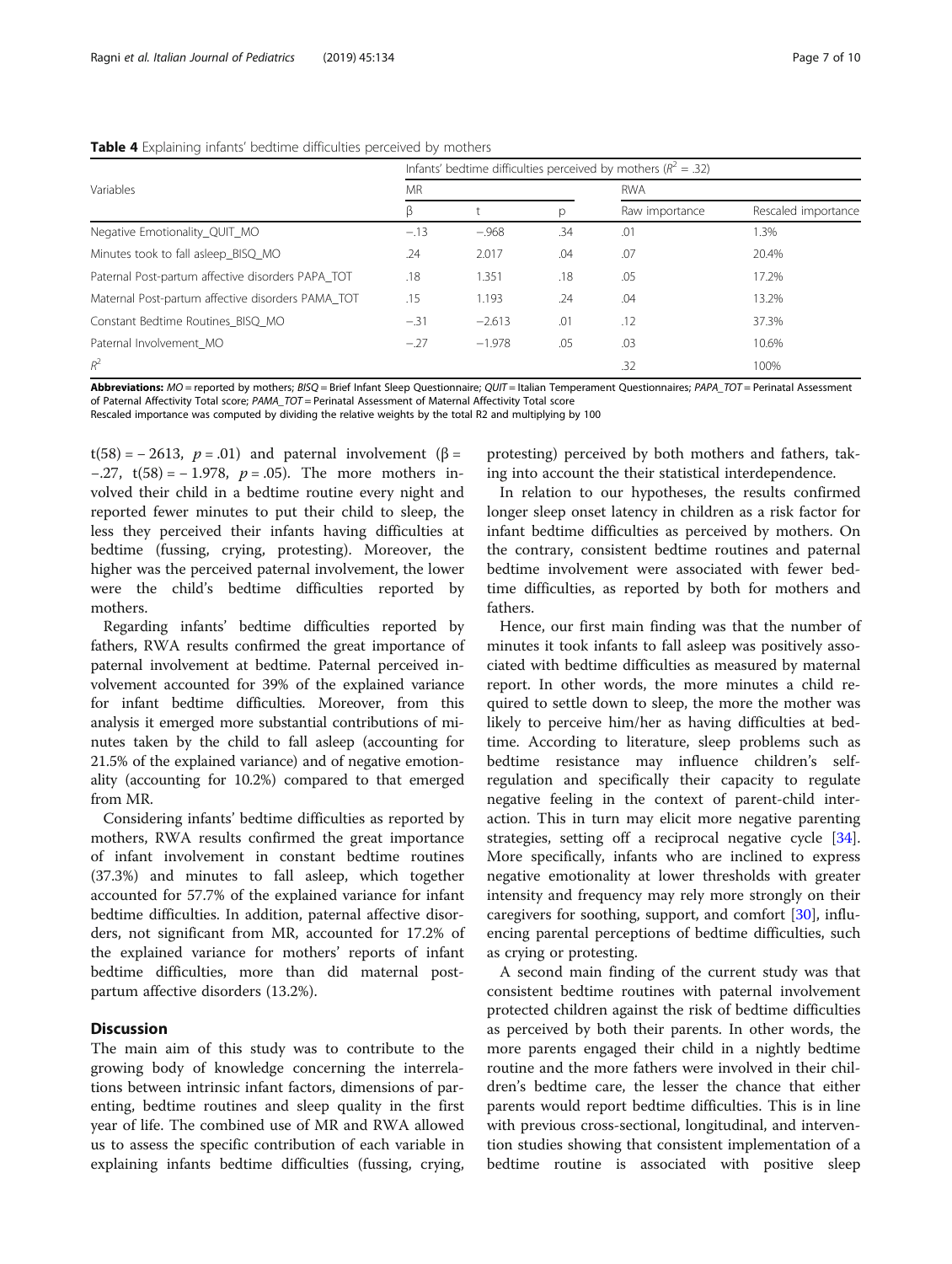outcomes including decreased sleep onset latency and enhanced caregiver-reported sleep quality [\[4](#page-8-0), [48](#page-9-0)]. For example, a study of Mindell and colleagues [[48](#page-9-0)] on 10,085 children ages 0 to 5 years and from 14 different countries showed that having a regular bedtime routine was associated with earlier bedtimes, shorter sleep onset latency, longer night time sleep duration, fewer night awakenings and decreased caregiverperceived child sleep problems. In general, bedtime is a time when caregivers can engage interactively with their children and adaptive bedtime routines could generate rich opportunities for supporting positive developmental outcomes [[4,](#page-8-0) [49](#page-9-0)].

With regard to the involvement of fathers, a number of studies have examined the relationship between paternal factors and children's sleep patterns [[9,](#page-8-0) [38,](#page-9-0) [50](#page-9-0)]. For example Millikovsky and colleagues [[40\]](#page-9-0) observed that paternal involvement can be a source of emotional and instrumental support for the mothers and is associated with moderately lower levels of maternal stress: more specifically, the fathers of children with sleep disturbances are less involved in caring for their infants, while the mothers of children with sleep disturbances reported higher levels of stress but only when paternal involvement in child caregiving was lower. Bernier [\[38](#page-9-0)] and Tikotzky [\[50\]](#page-9-0) also found paternal involvement enhanced the sleep consolidation of both children and mothers. Furthermore, paternal contributions to infant care benefits mothers, by allowing them to share the effort and fatigue involved in everyday caretaking. According to Peltz [[51\]](#page-9-0) if each parent prevents the other from becoming overburdened and frustrated, this has a positive impact on the child's wellbeing and facilitates the maintenance of a safe and secure environment. Couples who share infant caregiving during the day report higher levels of support and lower levels of stress; these factors can exert a calming and positive influence on the familial environment, fostering the attainment of consolidated sleep patterns [\[9](#page-8-0)].

From our results emerged also that paternal affective disorders, not significant from MR, accounted for 17.2% of the explained variance for mothers' reports of infant bedtime difficulties, more than did maternal postpartum affective disorders (13.2%). Previous sleep studies that took parental mental health into account have mainly focused on maternal depression, stress and anxiety as predictors of infant sleep problems [\[10\]](#page-8-0). Higher levels of stress and depression are negatively associated with parental warmness and reciprocity [\[36](#page-9-0)], which are both crucial factors in caregiver-child interactions at bedtime and in general for good quality sleep in children. Only a few studies have also involved fathers by exploring the relationship between paternal parenting stress, children's sleep problems and parent-child sleep interactions at bedtime [[11,](#page-8-0) [29](#page-9-0), [30\]](#page-9-0). The existing research suggests that fathers experience similar perinatal affective disorders to mothers, such as, for example, post-partum depression [[31,](#page-9-0) [32\]](#page-9-0). Overall, there is still a lack of research into how fathers contribute to their children's development of sleep patterns ad behaviours [\[10](#page-8-0)]. It follows that this findings should be interpreted with caution and needs to be corroborated and further explored in future studies, which should also include clinical samples, such as parents who have been diagnosed with post-partum depression.

Concerning infants' temperament, from our results emerged that infant negative emotionality, not significant from MR, accounted for 10.2% of the explained variance for fathers' reports of infant bedtime difficulties. Previous research [\[22](#page-8-0), [23\]](#page-8-0) have found negative emotionality to be related to children bedtime difficulties perceived by parents, this results, however, should be interpreted with caution and future research will need to verify and assess more broadly.

This study presents several weaknesses that call for careful interpretation of the results while suggesting new perspectives for further research. First, the sample size precluded us from conducting more sophisticated analyses such as simultaneous evaluation of all direct and interactive effects of the predictors. Future research with a sample large enough to test a causal model may bring to light a far more complex picture of the relationship between bedtime routines and parents' psychosocial functioning. Furthermore, introducing an objective sleep measure such as actigraphy or polysomnography could provide a more reliable assessment of sleep quality, enabling more in-depth investigation of the links between parental factors and overall infant sleep development. Finally, our study was cross-sectional in nature, limiting the strength of the inferences that may be drawn from our findings.

## Conclusions

The main aim of the current study was to contribute to the growing field of knowledge linking family factors to children's sleep, studying together infant and parental factors and their relationship with infant sleep difficulties. Specifically, the main results of this study emphasized the protective role of constant bedtime routines and paternal bedtime involvement in reducing infant bedtime difficulties perceived both from mothers and fathers. Following a bedtime routine is associated with positive sleep outcomes including decreased sleep onset latency and enhanced caregiver-reported sleep quality. Moreover, couples who share infant caregiving are characterized by higher levels of support and lower levels of stress exerting a calming and positive influence on the familial environment, promoting achievement of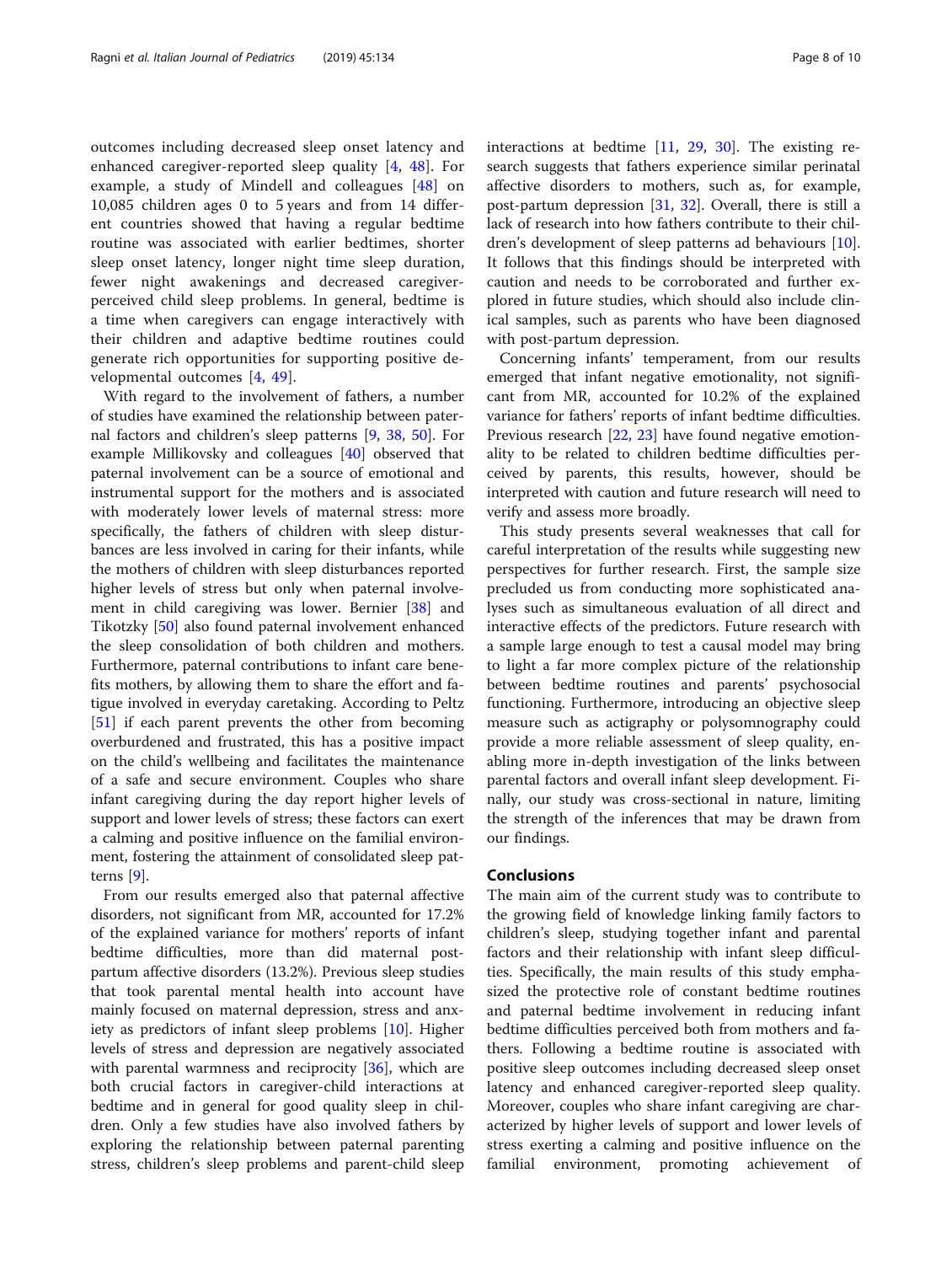<span id="page-8-0"></span>consolidated sleep patterns. As emerged both from the 74th Congress of the Italian Society of Pediatrics [[52](#page-9-0)] and the Consensus Statement of the American Academy of Sleep Medicine [5] healthy sleep requires an adequate duration, appropriate timing, good quality and regularity. Future research could help to raise awareness and improve understanding of the familial influences on children's sleep, providing recommendations for educating families, school professionals, healthcare providers, and the general public on risk and protective factors that could play a meaningful role in infants and children's developing sleep patterns.

#### Abbreviations

BISQ: Brief Infant Sleep Questionnaire; FA: reported by fathers; MA: reported by mothers; MR: multiple linear regressions; PAMA\_TOT: Perinatal Assessment of Maternal Affectivity Total score; PAPA\_TOT: Perinatal Assessment of Paternal Affectivity Total score; QUIT: Italian Temperament Questionnaires; RWA: relative weight analyses

#### Acknowledgements

The authors acknowledge the parents who actively participated to the study and the child care units' educators of Town of Roma.

#### Authors' contributions

BR, SDS and DB designed the study and wrote the manuscript; BR administered the questionnaires and performed statistical data analyses; BR, SDS, DB, SG, RG contributed to data interpretation, approved and revised the entire manuscript. All authors read and approved the submitted version of the manuscript.

#### Funding

No specific funding was available for collection, analysis, and interpretation of data and in writing this manuscript.

#### Availability of data and materials

Filled questionnaires are available from BR, on request.

#### Ethics approval and consent to participate

All procedures performed in studies involving human participants were in accordance with the ethical standards of the institutional and/or national research committee and with the 1964 Helsinki declaration and its later amendments or comparable ethical standards. The study was approved by the Ethics Committee for Scientific Research of LUMSA University of Rome, Italy.

#### Consent for publication

We obtained a consent to participate from any parent.

#### Competing interests

The authors declare that they have no competing interests.

#### Author details

<sup>1</sup>LUMSA University, P.zza delle Vaschette, 101 00193 Rome, Italy. <sup>2</sup>Unit of Clinical Psychology, Bambino Gesù Children's Hospital, Piazza S. Onofrio 4, 00165 Rome, Italy. <sup>3</sup>Outpatient's Unit, University Department of Pediatrics, Bambino Gesù Children's Hospital, Piazza S. Onofrio 4, 00165 Rome, Italy.

#### Received: 16 April 2019 Accepted: 13 October 2019 Published online: 01 November 2019

#### References

- 1. El-Sheikh M, Sadeh A. I. Sleep and development: introduction to the monograph. Monogr Soc Res Child Dev. 2015;80(1):1–14.
- Bruni O, Baumgartner E, Sette S, Ancona M, Caso G, Di Cosimo M, et al. Longitudinal study of sleep behavior in normal infants during the first year of life. J Clin Sleep Med. 2014;10(10):1119–27.
- 3. Hysing M, Harvey A, Torgersen L, Ystrom E, Reichborn-Kjennerud T, Sivertsen B. Trajectories and predictors of nocturnal awakenings and sleep duration in infants. J Dev Behav Pediatr. 2014;35(5):309–16.
- 4. Mindell JA, Williamson AA. Benefits of a bedtime routine in young children: sleep, development, and beyond. Sleep Med Rev. 2017;40:93–108.
- 5. Paruthi S, Brooks LJ, Ambrosio CD, Hall WA, Kotagal S, Lloyd RM, et al. Consensus statement of the American Academy of sleep medicine on the recommended amount of sleep for healthy children : methodology and discussion. J Clin Sleep Med. 2016;12(11):1549–61.
- 6. Sadeh A, Tikotzky L, Kahn M. Sleep in infancy and childhood: implications for emotional and behavioral difficulties in adolescence and beyond. Curr Opin Psychiatry. 2014;27:453–9.
- 7. Philbrook LE, Teti DM. Associations between bedtime and nighttime parenting and infant cortisol in the first year. Dev Psychobiol. 2016;58(8).
- 8. Sameroff A. Developmental systems and psychopathology. Dev Psychopathol. 2000;12(3):297–312.
- 9. Sadeh A, Tikotzky L, Scher A. Parenting and infant sleep. Sleep Med Rev. 2010;14(2):89–96.
- 10. Tikotzky L. Parenting and sleep in early childhood. Vol. 15, Current Opinion in Psychology. 2017.
- 11. Bernier A, Bélanger M. ève, Bordeleau S, Carrier J. mothers, fathers, and toddlers: parental psychosocial functioning as a context for young children's sleep. Dev Psychol. 2013;49(7):1375–84.
- 12. Teti DM, Kim BR, Mayer G, Countermine M. Maternal emotional availability at bedtime predicts infant sleep quality. J Fam Psychol. 2010;24(3):307–15.
- 13. Dahl RE, El-Sheikh M. Considering sleep in a family context: introduction to the special issue. J Fam Psychol. 2007;21(1):1–3.
- 14. Cummings E, Davies P. Emotional security as a regulatory process in normal development and the development ofpsychopathology. Dev Psychopathol. 1996;8(1):123–39.
- 15. El-Sheikh M, Buckhalt JA, Cummings EM, Keller P. Sleep disruptions and emotional insecurity are pathways of risk for children. J Child Psychol Psychiatry Allied Discip. 2007;48(1):88–96.
- 16. ZERO TO THREE. DC:0–5 Diagnostic Classification of Mental Health and Development Disorders of Infancy and Early Childhood. Washington DC; 2016.
- 17. Morrell J, Steele H. The role of attachment security, temperament, maternal perception, and care-giving behavior in persistent infant sleeping problems. Infant Ment Health J. 2003;24(5):447–68.
- 18. Kaley F, Reid V, Flynn E. Investigating the biographic, social and temperamental correlates of young infants' sleeping, crying and feeding routines. Infant Behav Dev. 2012;35(3):596–605.
- 19. Spruyt K, Aitken R, So K, Charlton M, Adamson T, Horne R. Relationship between sleep/wake patterns, temperament and overall development in term infants over the first year of life. Early Hum Dev. 2008;84(5):289–96.
- 20. Weinraub M, Friedman SL, Knoke B, Houts R, Bender RH, Susman EJ, et al. Patterns of developmental change in infants' nighttime sleep awakenings from 6 through 36 months of age. Dev Psychol. 2012;48(6):1511–28.
- 21. Sorondo BM, Reeb-Sutherland BC. Associations between infant temperament, maternal stress, and infants' sleep across the first year of life. Infant Behav Dev. 2015;39.
- 22. Troxel WM, Trentacosta CJ, Forbes EE, Campbell SB. Negative emotionality moderates associations among attachment, toddler sleep, and later problem behaviors. J Fam Psychol. 2013;27(1):127–36.
- 23. Belsky J, Steinberg L, Houts R, Friedman S, DeHart G, Cauffman E, et al. Family rearing antecedents of pubertal timing. Child Dev. 2007;78(4): 1302–21.
- 24. Netsi E, van IJzendoorn M, Bakermans-Kranenburg M, Wulff K, Jansen P, Jaddoe V, et al. Does infant reactivity moderate the association between antenatal maternal depression and infant sleep? J Dev Behav Pediatr 2016; 36(6):440–449.
- 25. Erath S, Tu K. The parenting context of children's sleep. In: El-Sheikh M, editor. Sleep and development: familial and socio-cultural considerations. New York: Oxford University Press; 2011. p. 29–49.
- 26. Teti DM, Crosby B. Maternal depressive symptoms, dysfunctional cognitions, and infant night waking: the role of maternal nighttime behavior. Child Dev. 2012;83(3):939–53.
- 27. Hughes A, Gallagher S, Hannigan A. A cluster analysis for reported sleeping patterns of 9-month old infants and the association with maternal health: results from a population based cohort study. Matern Child Heal J. 2015; 19(8):1881–9.